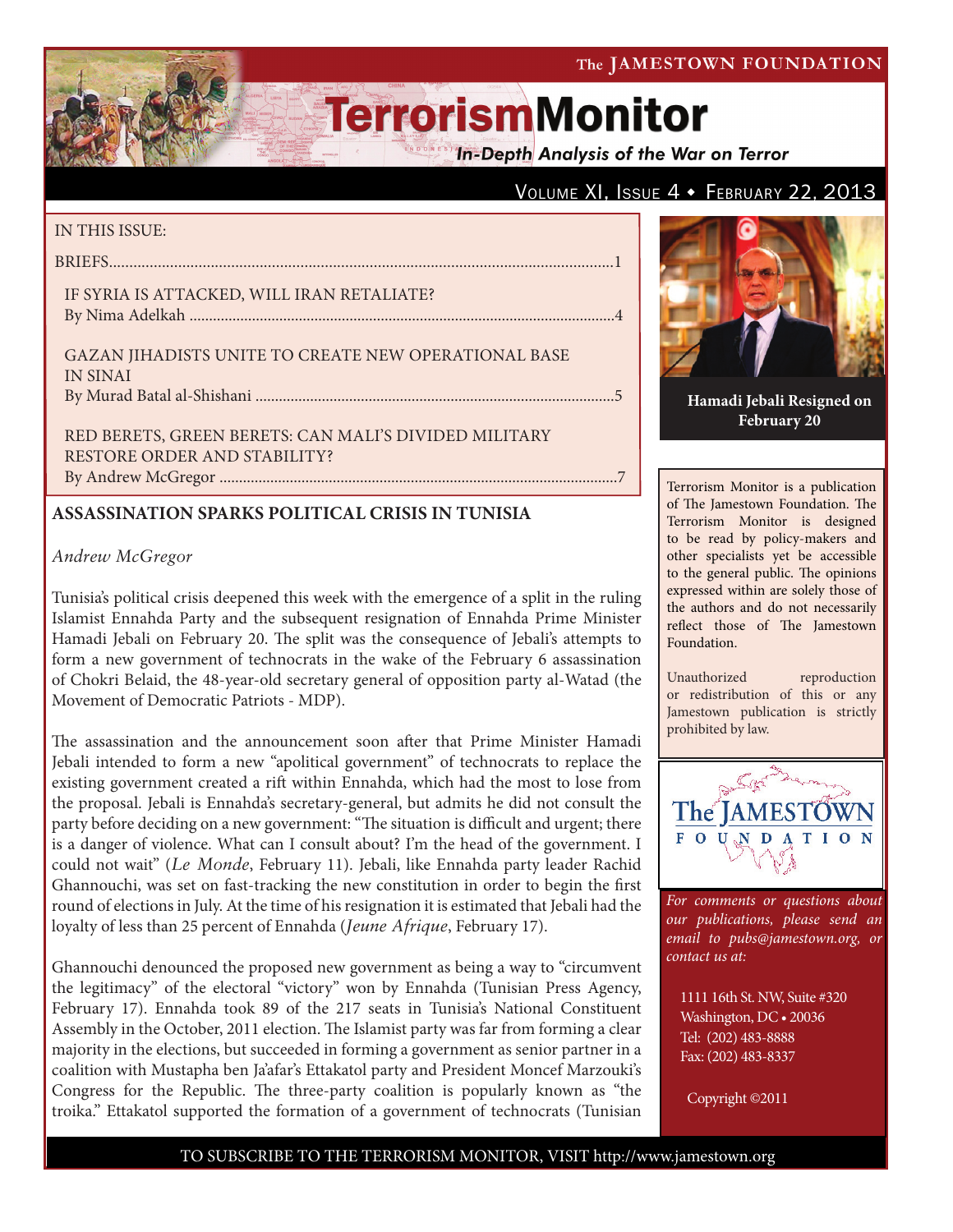Press Agency, February 17). Ennahda's insistence on holding all ministerial positions of importance is one of the most important factors behind Tunisia's current political turmoil. The party is now seeking an Ennahda member to serve as a replacement for Jebali but has hinted it might be willing to open up senior ministries to members of other parties.

The current crisis was sparked by the death of Chokri Belaid, who was assassinated by two gunmen outside his home on the morning of February 6 (see Terrorism Monitor Brief, February 8). Belaid's colleagues claim that the well-known critic of the ruling Islamist party was preparing to make public on February 15 various files he had built on the corruption of a number of top government officials (*Jeune Afrique*, February 17). Though no evidence has been provided to substantiate the allegations, Ennahda has been widely accused of orchestrating Belaid's murder. Belaid's family has been especially vocal in its accusations of Ghannouchi and Ennahda, and on February 11, Belaid's widow joined thousands of demonstrators outside the National Assembly in calling for the resignation of the government (*Jordan Times*, February 13). Ghannouchi and other Ennadha leaders were told by Belaid's family to stay away from the political leader's funeral, as were representative of the other two parties in the coalition government.

Ennadha responded by organizing marches of their supporters on February 15 and 16 to support the "legitimacy" of the government and "express the unity of the movement" (Tunisian Press Agency, February 16). Speaking to a rally of Salafists and Ennahda members on February 16, various Islamist leaders denounced the formation of a government of technocrats, claiming it was a "conspiracy against the electoral legitimacy" of the government (Tunisian Press Agency, February 17).

Perhaps unconvincingly, Ghannouchi has attempted to portray Ennahda as the real victim in the Belaid assassination: "We believe that Belaid's assassination is part of the conspiracy against the revolution and the coalition government led by Ennahda. We believe that these bullets were aimed at the Ennahda party, the revolution, and all those fighting for the revolution… There is a force that does not want any overlap between democracy and Islam, or modernity and Islam, but this will not affect us." (*al-Sharq al-Awsat*, February 13). In a recent interview with a German daily, Ghannouchi painted the murder as a "coup" designed to force Ennahda from power:

The key question is: 'Who profits from this crime?' We, the Ennahda party, are the biggest loser because we are responsible for Tunisia's security. Why should we harm

## TerrorismMonitor Volume XI • Issue 4 • February 22, 2013

the security while we are governing? ... This attack is an attempt to destroy the image of Ennahda, destabilize the government, and bring Tunisia to the brink of civil war. The attack is equivalent to a coup… The coup aimed to drive the elected Ennahda ministers from the cabinet. On the very day of the attack the prime minister suggested appointing a government of technocrats. He has been driven into a corner by Belaid's murder (*Sueddeutsche Zeitung* [Munich], February 17).

As Islamists pilloried Belaid before his death as a "saboteur of the revolution" and "an agent of foreign powers," the Watad leader was personally warned of plots on his life by Tunisian president Moncef Marzouki, who has frequently warned of violence by Islamist extremists in Tunisia (see Terrorism Monitor, November 30, 2012). Belaid's assassins were not interfered with by the Interior Ministry, which had been warned of the threats, or the secret service, which was similarly alerted and has responsibility for protecting opposition leaders as well as government leaders (*Jeune Afrique*, February 17). A memorial dedicated to Belaid was destroyed by unknown parties earlier this week (TunisiaLive, February 18).

Only days before his death, Belaid had pointed out that the regime had given its approval to political violence by calling for the release from prison of members of a pro-Ennahda militia (the League for the Protection of the Revolution) that were involved in the death of leading Nida Tounes party activist Lotfi Naqdh (*Jeune Afrique*, February 17). The same militia is perceived as a prime suspect by many Tunisians in the murder of Belaid (al-Jazeera, February 16).

Economic stagnation has helped provide a recruiting pool for extremists amongst Tunisia's youth, who are typically well-educated but suffer from over 30% unemployment. Recruitment bonuses of as much as \$27,000 for young men willing to perform jihad in Syria are very enticing compared to the absence of prospects at home (*Jeune Afrique,* February 13). A local report recently claimed that dozens of young Tunisians had been killed fighting for the Islamist Jabhat al-Nusrah and other insurgent groups when a Syrian government airstrike hit a concentration of Islamists near the Aleppo airport, killing 132 fighters (Shams FM [Tunis], February 13; *al-Sharq al-Awsat*, February 15).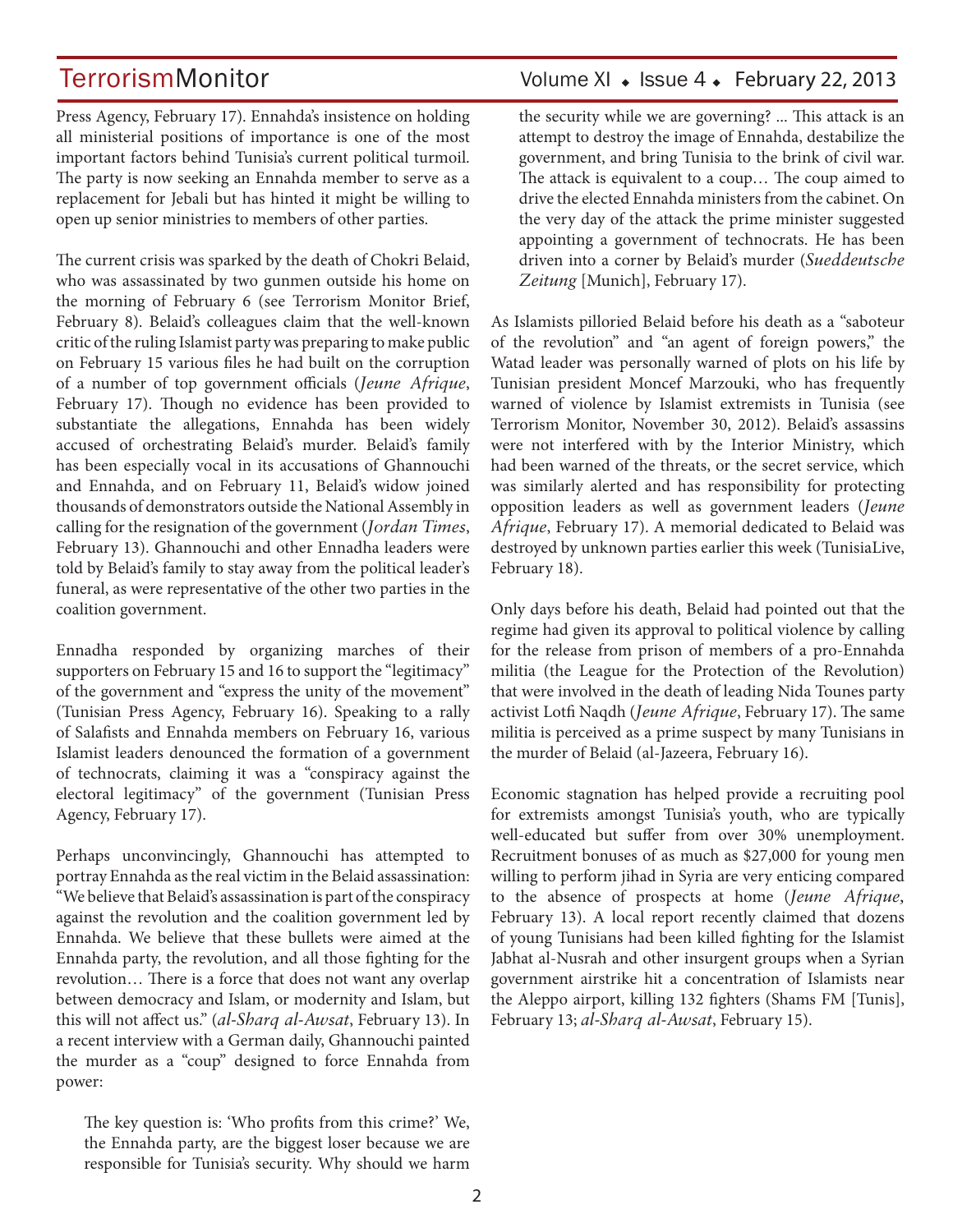### **WAVE OF BOMBINGS FOLLOWS AL-QAEDA CALL FOR ATTACKS ON IRAQ'S SHIITE MAJORITY**

#### *Andrew McGregor*

Following an appeal from an al-Qaeda front organization calling on Iraqi Sunnis to take up arms against the nation's Shiite majority, a series of devastating car bombings and roadside explosions targeted the Shiite neighborhoods of Baghdad on February 17, killing 26 people and wounding 119 others. Four more car-bombs were discovered and defused by Baghdadi police the next day (al-Bayan [Baghdad], February 18; al-Sabah, February 18).

The blasts came a day after the February 16 assassination of a senior army intelligence officer, Brigadier General Awuni Ali, and two of his aides by a suicide bomber in Mosul, one of ten such attacks so far this year (*al-Sabah al-Jadid* [Baghdad], February 17). Daily political violence is clearly on the increase again in Iraq; on the same day General Awuni Ali was killed, a police colonel was murdered at a checkpoint in Mosul, a police officer killed and three wounded by a roadside bomb in al-Anbar province and a judge killed by a "sticky bomb" in Kirkuk (AFP, February 16; *al-Sabah al-Jadid* [Baghdad], February 18). 246 people were killed in Iraq in January alone as the violence proliferates (AFP, February 1).

Since last December, thousands of Sunnis have participated in daily demonstrations in heavily Sunni western Iraq (particularly in al-Anbar province), complaining of sectarianbased discrimination and calling for the resignation of Prime Minister Nuri al-Maliki (al-Jazeera, February 2). The initial demonstrations were sparked by the December 20 arrest of at least nine guards of Finance Minister Rafa al-Issawi, a top Sunni leader.

Similar marches have been carried out by the Sunnis of Baghdad, Mosul and Samarra. Massive anti-government protests in Fallujah were further inflamed by the death in late January of seven young protesters in clashes with security forces (al-Jazeera, February 2). The deaths presented an immediate obstacle to attempts by the Maliki government to appease the growing hostility of the Sunni community. In recent weeks, the government claims to have released 900 prisoners, raised the salaries of Sunni militiamen fighting al-Qaeda and apologized for holding detainees without charge for long periods (AFP, February 1). Many of the Sunni detainees were arrested on the basis of information received from secret informers, a practice the prime minister has promised to stop. Massive unemployment, government corruption and a failure to provide basic services are all additional factors aggravating Sunni alienation from the Volume XI  $\bullet$  Issue 4  $\bullet$  February 22, 2013

post-Ba'athist state.

A statement of responsibility for the attacks was issued by the Islamic State of Iraq (ISI), an al-Qaeda-led coalition of Sunni jihadists. The statement assured Iraqis that the attacks were carried out by *muwahidin* (monotheists), as opposed to the Shiite "polytheists," as they are known to Sunni extremists. The statement tries to tie the ISI to the broader and generally peaceful Sunni anti-government demonstrations by claiming the bombings were carried out in response to Shiite efforts to "stop the spread of the protests, terrorize those participating in them and prevent [the protests] from reaching Baghdad and its Sunni belt." [1]

The ISI's appeal to Iraq's Sunnis was issued under the name of Shaykh Abu Muhammad al-Adnani, the official spokesman of the Islamic State in Iraq. [2] Al-Adnani's message was primarily dedicated to convincing former al-Qaeda fighters who had joined the anti-terrorist Sahwa (Awakening) militias to return to al-Qaeda without fear of retribution. To do this, al-Adnani presented "Seven Facts" regarding the sectarian and political situation in Iraq today:

- 1. Rebellion against the "Safavid" (Shiite) government is "the beginning of the end of your crises" and the means of retrieving dignity, rights and sovereignty. [3]
- 2. Sunni politicians are unable to achieve any of the Sunnis' legitimate demands or protect their rights. They are incapable of even protecting themselves "if the Safavids turn against them."
- 3. Sunni politicians have never been bothered by the desecration of Sunni holy places, the violation of Sunni women or the imprisonment of "hundreds of thousands of prisoners and detainees." They are concerned only with preserving Iranian sovereignty over Iraq.
- 4. Iraq's "Rafavid" (lit. "defectors [from Islam]", i.e. Shi'a) leaders have nothing but hatred for the Sunni community. Al-Adnani singles out leading Shi'a politician Baqir Jabr al-Zubaydi as a particularly egregious example of these attitudes (al-Zubaydi has in the past described the Arab Spring as a Zionist-inspired movement and accused Qatar and Saudi Arabia of financing terrorism in Iraq – see *al-Bayyinah al-Jadidah* [Baghdad], October 22, 2012). Even though "the idiot dog of Iran" (i.e. Prime Minister Malik al-Nuri) has "shown his teeth," other Shiite politicians retain the image of sheep to trick Sunni politicians into forming alliances with them. Sunnis must especially beware "the lunatic Muqtada" (i.e. leading Shiite cleric and political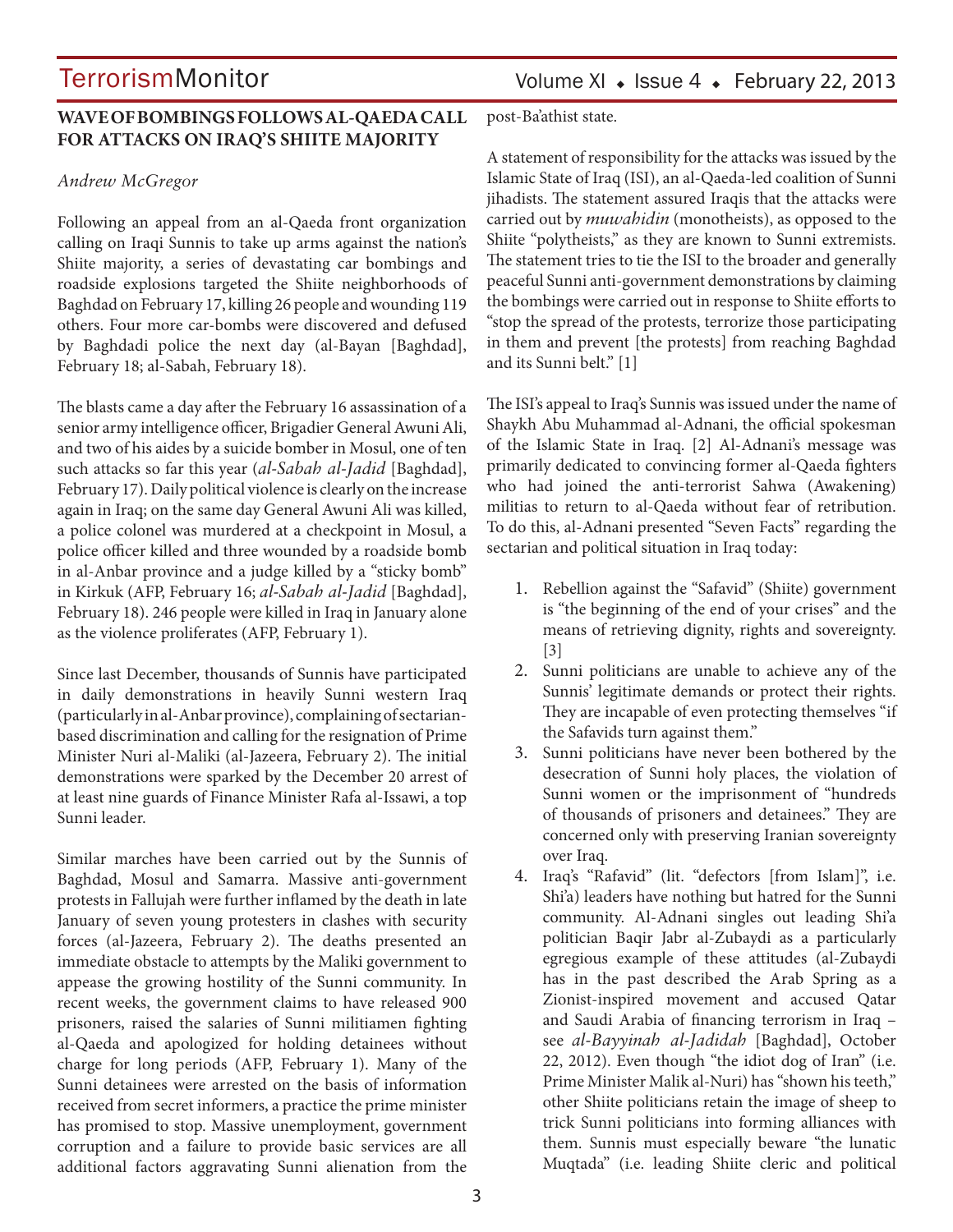leader Muqtada al-Sadr), "who prayed with you and gave you sweet talk while his militias are now killing Sunnis in al-Sham (Syria)."

- 5. The Safavid government won't hesitate to shed Sunni blood and has already begun to do so. Nuri al-Maliki has borrowed his belittling rhetoric from the Nusayriyah (Alawites, i.e. the Syrian regime of Bashar al-Assad). The Safavids don't have a chance to rule Iraq, so they will "fight to the death" to maintain their temporary political superiority. In these circumstances, what has already been endured by Sunnis in Iraq and Syria will not be "one-tenth what they will receive from the Rafida of Iraq when they show their full reality." At that point, Iraqi Sunnis will be faced with a choice; bow to the Rafida and be humiliated, or take up arms and seize the upper hand.
- 6. There is "no use" to having peace with the Rafavids, as the people of al-Shams (Syria) can testify.
- 7. Gaining dignity and freedom has never been accomplished without "a barrage of bullets and spilling blood." Iraq's Sunnis must choose between elections and Safavid-imposed humiliation or "arms, jihad and the tribute of pride and dignity."

As al-Qaeda bombs continue to target Iraq's Shiite majority, there is the danger that Shiite "self-defense" militias will return to the streets, reviving the bitter and bloody sectarian warfare that prevailed in Iraq in the mid-2000s. The recent announcement of the creation of a new Shiite militia called the Mukhtar Army "to help security forces" in the battle against extremism brought a government reminder that only state security forces are allowed to carry arms in the streets (Xinhua, February 10).

#### Note

1. Ministry of Information / Islamic State of Iraq, "Statement about the attack of the Muwahidin in Baghdad in response to the recent crimes of the Safavid government," ansar1.info, February 17, 2013.

2. Speech by Shaykh Abu Muhammad al-Adnani, "Seven Facts," Islamic State of Iraq, January 2013, released by al-Furqan Media, February 1, 2013.

3. "Safavid" is used here in a pejorative sense to refer to Iraqi Shiites while implying their subservience to Iran. The Persian Safavid Dynasty (1501-1736) controlled much of modernday Iran, Iraq, Afghanistan and the Caucasus region.

TerrorismMonitor Volume XI + Issue 4 + February 22, 2013

## **If Syria is Attacked, Will Iran Retaliate?**

#### *Nima Adelkah*

A stark warning to the West that Tehran would retaliate if Syria was attacked came on January 26 from Ali Akbar Velayati, a close advisor to Iran's Supreme Leader, Ayatollah Ali Khamenei. According to Velayati, Syria is the "resistance front" and any attack on Iran's strongest ally in the region would be considered an attack on Iran (Mehr News Agency [Tehran], January 26; IRNA, January 26; Shafaaq. com [Baghdad], January 26). The Assad regime, Velayati argued, has played a critical role in logistical support to Hamas and Hezbollah, also key allies of Tehran, and its protection is necessary for confronting the United States (Mehr News Agency [Tehran], January 26). This is the most serious reminder yet by a major Iranian official that Iran is pledged to protect the embattled regime of President Bashar Assad. Velyati's comments also hint at the growing tensions between Tehran and Washington following the escalation of economic sanctions in recent months aimed at impeding Iran's controversial nuclear program.

Just four days after Velayati's remarks, Israel launched air strikes on a Syrian convoy alleged to be carrying SA-17 surface-to-air missiles headed to Hezbollah at a point near Syria's border with Lebanon (al-Jazeera, January 30; al-Arabiya, January 30). According to Damascus, the target was actually a weapons research center northwest of the capital city (al-Alam, January 31; al-Jazeera, January 31). The Syrian government quickly condemned the Israeli air strike as a violation of the 1974 military disengagement agreement (al-Jazeera, February 1; Jadaliyya.com, February 5). It also warned of possible surprise retaliation against Israel (al-Arabiya, January 31).

Iran's response was also confrontational. Saeed Jalili, the Secretary of the Supreme National Security Council, vowed that the Islamic Republic will stand by Syria and that Israel will eventually regret its recent military action (IRNA, February 4; al-Arabiya, February 4). Ali Larijani, the Parliamentary Speaker, also warned Israel of retaliation in the future (IRNA, February 4). The most significant warning came from the highest-ranking member of the Iranian Revolutionary Guard Corps (IRGC), Major General Mohammad Ali Jafari, who identified "confrontation" as the only way to resist "the Zionist aggression" that has supported anti-government militias since 2011 (IRNA, February 4). The comments echoed General Jafari's earlier remarks in September 2012 that the IRGC has been supporting Syria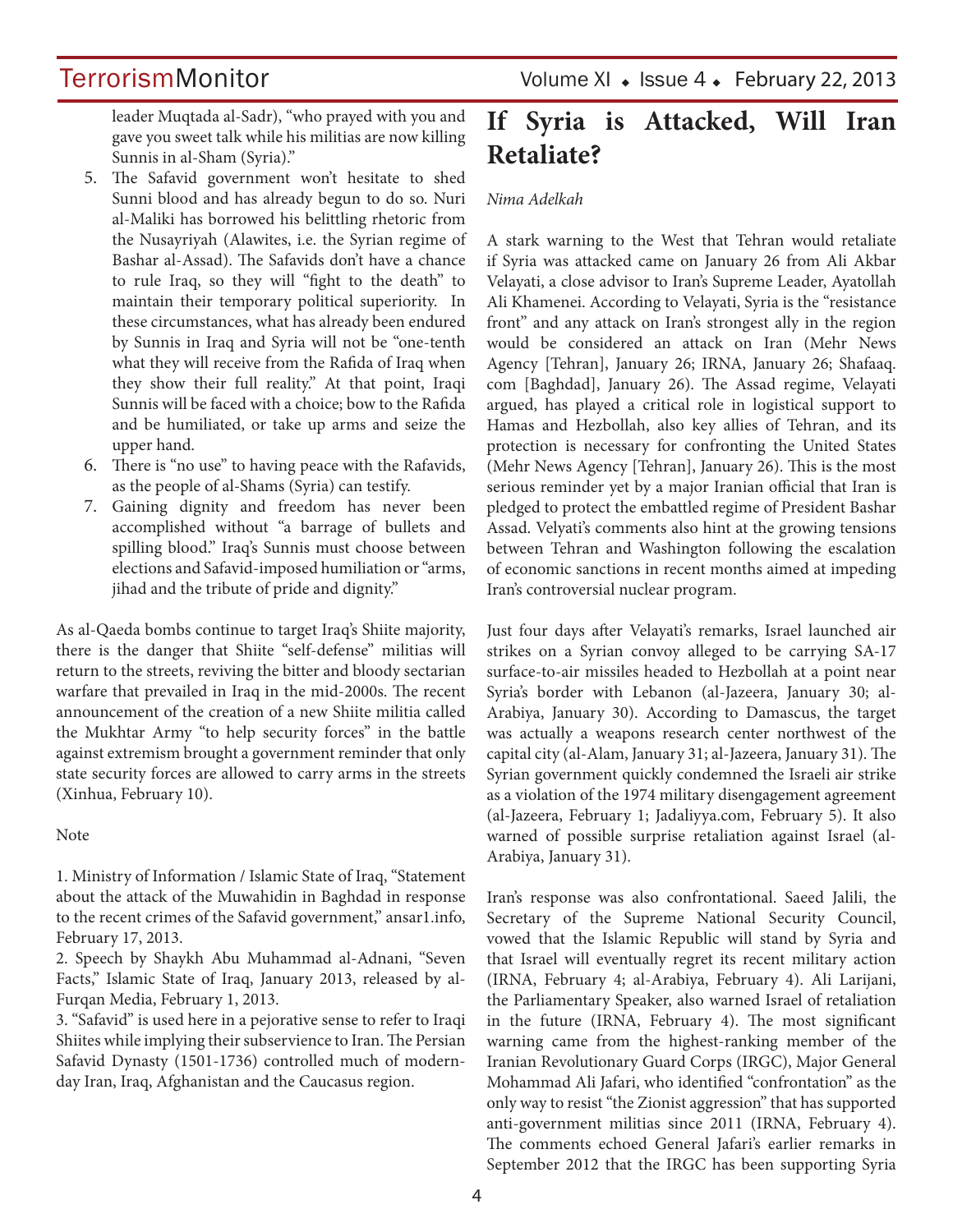### Volume XI  $\bullet$  Issue 4  $\bullet$  February 22, 2013

since the uprising by providing logistical assistance and "transfer of experience" to Syria to maintain internal security against the rebel forces (Fars News, September 19, 2012).

How credible are the Iranian threats? In reality, such bellicose rhetoric overshadows Iran's more cautious operational activities in Syria. The most significant aspect of Iran's relations with Syria is Iran's growing influence over the Syrian economic and military sectors since the U.S.-led invasion of Iraq in 2003. The most momentous step in this development was marked by the 2006 agreement for military cooperation between the two countries against a possible attack by Israel and the United States (IRNA, June 16, 2006). Military cooperation has expanded since the popular uprising that began in the wake of the 2011 Arab Spring. In the economic sector, Iran has signed a number of key bilateral agreements (the latest in January) to expand Iranian energy, technology and auto industries in Syria (Press TV [Tehran], January 17). There is also the presence in Syria of semi-civic organizations like the Imam Khomeini Foundation, which provides social welfare and public services (especially hospitals) for the poor and needy in Syria (BBC Persian, January 29). Along with these soft tactics, the IRGC has also been playing an increasing role in the Syrian energy sector, with plans to export natural gas to Syria through Iraq by the summer of 2013 (Fars News, January 31).

These developments indicate Iran is vigorously seeking to make Syria dependent as the civil war weakens the Assad regime. Yet Iran's single objective in Syria is stability for the purpose of expanding both Iran's soft and hard capabilities in a country which is not only in close geographic proximity to Israel but also acts as a bridge for the provision of logistical and military support to Hezbollah. An Iranian retaliation to a possible Israeli attack on Syria carries the risk of a major U.S.-led military assault in response. Hezbollah could be left vulnerable in such a scenario, something that has gravely concerned Tehran in recent months (Mehr News, February 3). There is also the problem of the ailing economies of Iran and Syria, both undergoing major financial crises while facing U.S.-led sanctions. A conventional military retaliation by Iran could put both countries at risk of economic destabilization, further undermining Iran's support of the Syrian economy.

Ultimately, for Iran, the best military option remains asymmetrical warfare. The arrest of 48 IRGC members by Syrian rebels in August and the death of IRGC commander Hasan Shateri (a.k.a. Khoshnevis) during Israel's attack on Syria's military compound indicate Iranian involvement in Syria in terms of intelligence and possible training of militia groups (IRNA, February 16). As in the conflicts in Lebanon and Iraq, such militias can preserve Iranian interests in a country that will most certainly become a battlefield for proxy wars between the West, Saudi Arabia and Iran in the event of the Assad regime's collapse. The militias could also pose a major security threat to Israel, similar to the threat posed by Hezbollah since 1982.

As Syria enters a new phase in the nearly two-year-old civil war, a phase that includes major gun battles in the suburbs of Damascus between government forces and rebel forces, Iran's long-term goals in the region are also coming under threat. Tehran is fully aware that with the loss of Syria, a new balance of power would shift away from Iran. With tensions brewing between Iran and the United States, Tehran will act cautiously, even if Syria is sporadically attacked by their common enemies. In terms of a large-scale war against Syria, however, Iran and Hezbollah will certainly retaliate, but not in a conventional military sense.

*Nima Adelkah is an independent analyst based in New York. His current research agenda includes the Middle East, military strategy and technology, and nuclear proliferation among other defense and security issues.*

## **Gazan Jihadists Unite to Create New Operational Base in Sinai**

#### *Murad Batal al-Shishani*

After Hamas seized power in Gaza in 2007, jihadist groups began to emerge in the small Palestinian-controlled strip along the Mediterranean. The emergence of these groups was neither in the favor of Hamas nor the main regional actors, Israel and Egypt. Jihadist groups were responsible for various attacks against Israel and started to expand ties to sympathetic groups in Egypt's security weak-point - the Sinai Peninsula.

Until recently, Gaza's jihadists did not work under one umbrella. Various groups have been active in Gaza such as Jaljalt, Jaysh al-Islam, Jund Ansar Allah, al-Tawhid w'al-Jihad and Jaysh al-Ummah. These groups were formed by individuals who left Hamas and its affiliated Qassam Brigades after Hamas turned from armed resistance to political participation (al-Jazeera, April 21, 2011). Traditional Salafist groups that used to oppose political and military activism now act as recruitment bases for the emerging jihadi formations.

Hamas has cracked down on the jihadists several times, most famously in August, 2009, when Hamas forces attacked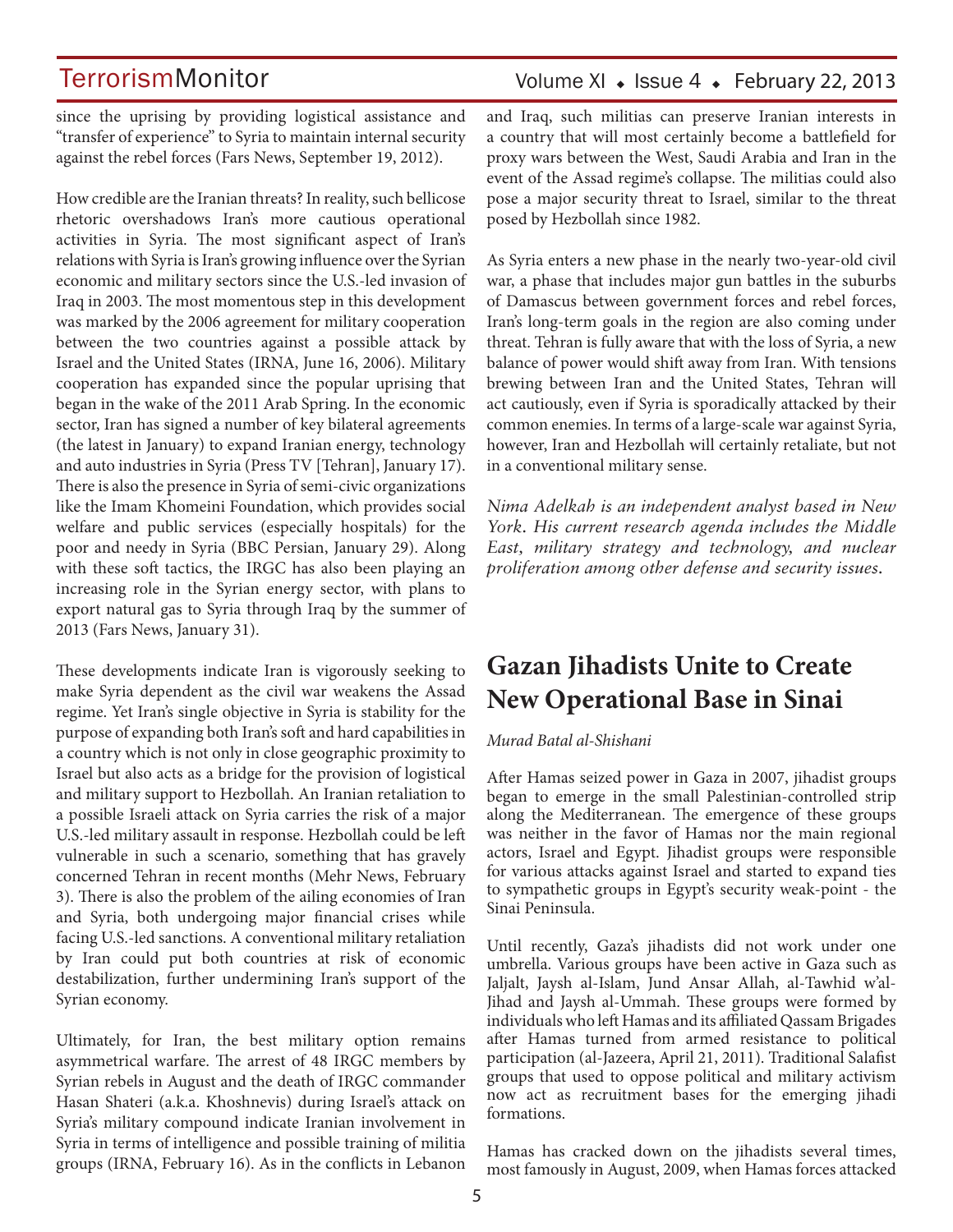the Ibn Taymiyah mosque in Rafah, killing its imam, Abd al-Latif Moussa and 21 others (Ma'an, August 16, 2009). The attack followed a Friday sermon in which Moussa, the leader of jihadist group Jund Ansar Allah, had proclaimed an Islamic Emirate in Gaza. The incident is frequently cited in Salafist denunciations of Hamas.

The unification of Gaza's many Salafist-Jihadist groups has been a major issue for the region's jihadist ideologues. Before he was killed by an Israeli missile in October 2012, Hisham al-Saidini (a.k.a. Abu Walid al-Maqdisi) was among those ideologues that pushed for the jihadists' unification. While still imprisoned by Hamas authorities, al-Saidini's ambition was fulfilled in June, 2012 when jihadists announced the formation of the Majlis al-Shura al-Mujahideen fi Aknaf Bayt al-Maqdis (Mujahideen Shura Council in the Environs of Jerusalem) (*al-Quds al-Arabi*, October 14, 2012). According to a Gazan jihadist, al-Saidini was among the founders of the newly emerged group and many of the jihadist movements in Gaza are now under this new umbrella. [1]

Al-Saidini's unification concept was inspired by his mentor, imprisoned Jordanian jihadist ideologue Abu Muhammad al-Maqdisi, who defended the idea of spreading the Salafi-Jihadist ideology "west of the [Jordan] river" (for al-Maqdisi, see Militant Leadership Monitor, July 30, 2010). Al-Maqdisi wrote an article in April 2009 urging jihadists in Gaza to unify under a clear jihadist banner similar to "Iraq and Afghanistan" and to "form a single group under one name, or at least to create one Shura council that expresses the ideas and aspirations of the Salafi-Jihadist movement in Palestine and the world." [2]

The unification also has strategic purposes. According to an informed journalist in Gaza who spoke to Jamestown on condition of anonymity, the pressure imposed by Israel and Hamas has forced Gaza's jihadists to move to the Sinai Peninsula in order to give themselves more room to operate against Israel: "Instead of operating on a 40 kilometer border with Israel they can operate on a 250 kilometer long border in Sinai. Additionally they have about 61,000 square kilometers to move freely." [3]

The Sinai Peninsula, always a security weak-point for the Egyptian state, used to be controlled by the Mabahith Amn al-Dawla (MAD - State Security Investigations Service); however, after the January, 2011 revolution, this control loosened with the dissolution of MAD in March, 2011. Since then, the area has witnessed an increase in the number of violent incidents (both criminal and terrorist in nature), including the bombing of gas pipelines, firing of rockets into Israel and the kidnapping of tourists and foreign workers. Al-Qaeda leader Ayman al-Zawahri, has several times praised the targeting of Sinai pipelines carrying gas to Israel and Jordan. [4]

The jihadists in Sinai, including the biggest jihadist group in the area, Ansar Bayt al-Maqdis, appear to now be operating under the Mujahideen Shura Council in the Environs of Jerusalem umbrella and are influenced by Salafist-Jihadists in the Gaza Strip. This influence is strictly ideological as Gaza's jihadists are unable to fund their colleagues in the Sinai.

The Gaza-Sinai nexus was explained by a Sinai jihadist in an interview with a Cairo news agency:

The interdependence [between jihadists from Gaza and Sinai] certainly exists organizationally and ideologically. Salafi-Jihadist groups in the Sinai and Gaza do not recognize borders; they are dealing with the Palestinian issue in terms of religious understanding. Even before the fall of the Mubarak regime, jihadists in the Sinai supported Gaza by weapons, supplies and military missions through the tunnels. [We have] also sheltered some of them who are wanted in Israel... On the other hand, Sinai jihadis have benefited from the expertise available in the [Gaza] Strip, some were sent there to receive training or to hide (Elkhabar.com [Cairo], September 21, 2012).

Apart from the mysterious incident in August 2012 in which no claim of responsibility was made after militants attacked Egyptian Army personnel and killed 16 soldiers, the jihadists' ultimate goal and priority is to fight against Israel. However, as the Salafist-Jihadists do not consider Hamas or the Egyptian regime to be legitimate powers, Sinai can serve as a launching pad and safe haven for jihadists posing a threat to Hamas, Egypt and Israel alike.

Egyptian cooperation with Hamas could conceivably limit the influence of the jihadists due to Cairo's peace agreement with Israel; however, the jihadists are still increasing their influence in Sinai for four reasons:

- Local young men are involved in the jihadist activities, making it difficult for local tribes to turn against their own sons;
- Tribal traditions of carrying arms can be exploited by the jihadists;
- Long-standing local grievances can be manipulated in the jihadists' favor;
- The on-going political turmoil in Cairo limits the ability of the Islamist-led government to carry out counterterrorist operations in the Sinai Peninsula.

The conditions on the ground indicate that the influence of Gaza's Salafi-Jihadists in the Sinai will continue to increase in the near future.

#### **Notes**

1. Interview with a Gaza-based jihadist, al-Quds (West Bank), October 15, 2012.

2. http://www.tawhed.ws/r?i=0504095p

3. Phone interview with a Gaza-based journalist, London, February 14, 2013.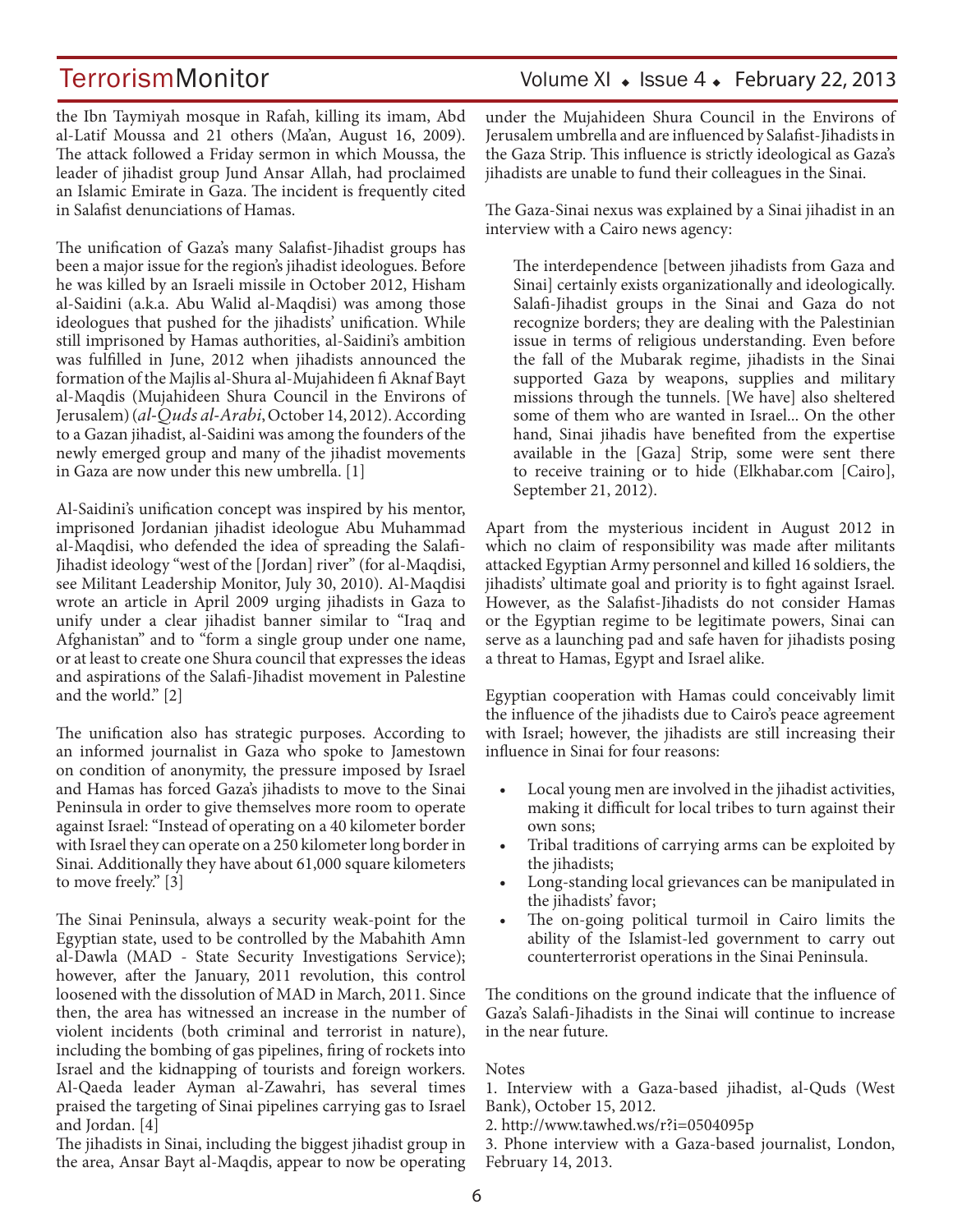4. Ayman al-Zawahiri, "A Message of Hope and Glad Tidings to Our People in Egypt (pt. 10)," As-Sahab Media, http://asansar.com/vb/showthread.php?t=64293.

*Murad Batal al-Shishani is an Islamic groups and terrorism issues analyst based in London. He is a specialist on Islamic movements in the Middle East and North Caucasus.*

## **Red Berets, Green Berets: Can Mali's Divided Military Restore Order and Stability?**

#### *Andrew McGregor*

With Paris insisting that the 4,000 French troops involved in the counter-terrorist operations in northern Mali will leave Mali sometime in March, it is worth taking a look at the Malian military that will be called on to secure northern Mali despite the continued presence of armed Islamists in the region. Mali's interim political administration is still in turmoil, as is the army, which has been at war with itself ever since the March 22, 2012 military coup led by Americantrained Captain Amadou Haya Sanogo. The two main factions in the army, broadly described as the pro-junta "Green Berets" and the anti-coup "Red Berets," have each in their own way hampered the reestablishment of security and national unity in Mali.

During the March coup, the "Red Berets" of the 33rd Paratroop Regiment, who doubled as the presidential guard, rescued President Ahmadou Toumani Touré and successfully concealed him from the putschists, eventually smuggling him out of the country to safety in Dakar, Senegal. President Touré was himself the former commander of the Red Berets and used the access this gave him to mount his own coup against President Moussa Traoré in 1991. President Touré, who was scheduled to give up his post after the national elections scheduled for May, 2012, resigned in exile on April 8, 2012, allowing the formation of a new interim government in Bamako.

#### **The Counter-Coup**

Sanogo's junta took the name of the Comité National pour le Redressement de la Démocratie et la Restauration de l'État (CNDRE) and appeared to have a firm grip on Mali's power structures when the Red Berets under their commander

### Volume XI  $\bullet$  Issue 4  $\bullet$  February 22, 2013

Colonel Abidine Guindo mounted a counter-coup attempt on the night of April 30 – May 1, 2012 (*Le Republicain*  [Bamako], May 1, 2012).

Fighting continued through the night, with a focus on the airport, the barracks of various security forces in Bamako, the national TV and radio stations and Sanogo's headquarters at the Kati military base 15 kilometers outside Bamako. The counter-coup came to an end when pro-junta forces overran the Red Beret base at Djicoroni (outside Bamako) and Colonel Guindo went into hiding. Fourteen soldiers were killed in the fighting and at least 40 wounded.

After the failure of the counter-coup, a number of Red Berets went missing after being detained by security forces, while others were reassigned to other units. Some 400 members of the regiment are now believed to be on active operations with other units in northern Mali, while most of the remaining 800 paratroopers refused to take up their new assignments, insisting that the paratroopers be retained as an operational group.

Captain Sanogo blamed the counter-coup on "one single person who made an erroneous assessment of the situation. Colonel Abidine Guindo, head of the parachute regiment, leader of the presidential guard made up of elite troops, thought he could change the political situation and made it a personal problem. He convinced his men I bore them a grudge. It is false" (*Jeune Afrique*, June 9, 2012).

#### **Arrests and Disappearances**

Pro-junta troops swept through Bamako in the days following the failed counter-coup, searching for members of the Red Berets and making 140 arrests, including 40 senior officers (L'Essor [Bamako], May 3; Info Matin [Bamako], May 7, 2012). General Ibrahim Dembélé Dahirou (at the time a Colonel-Major, a French rank between Colonel and Brigadier) met with the 33rd Regiment in late June, 2012 to explain the decision to scatter the unit throughout other formations of the army, but promised to reconstitute the regiment after the liberation of the north was completed (*L'Essor* [Bamako], June 27).

The families of Red Berets who had been captured or detained before going missing published a list of 21 officers and men who had not been heard from since their detention (*L'Indépendant* [Bamako], June 29, 2012). According to various human rights organizations, many of the missing appear to have been tortured to death (ANP/AFP, August 10, 2012). As it became clear that many of the arrested Red Berets were disappearing, new attempts to detain members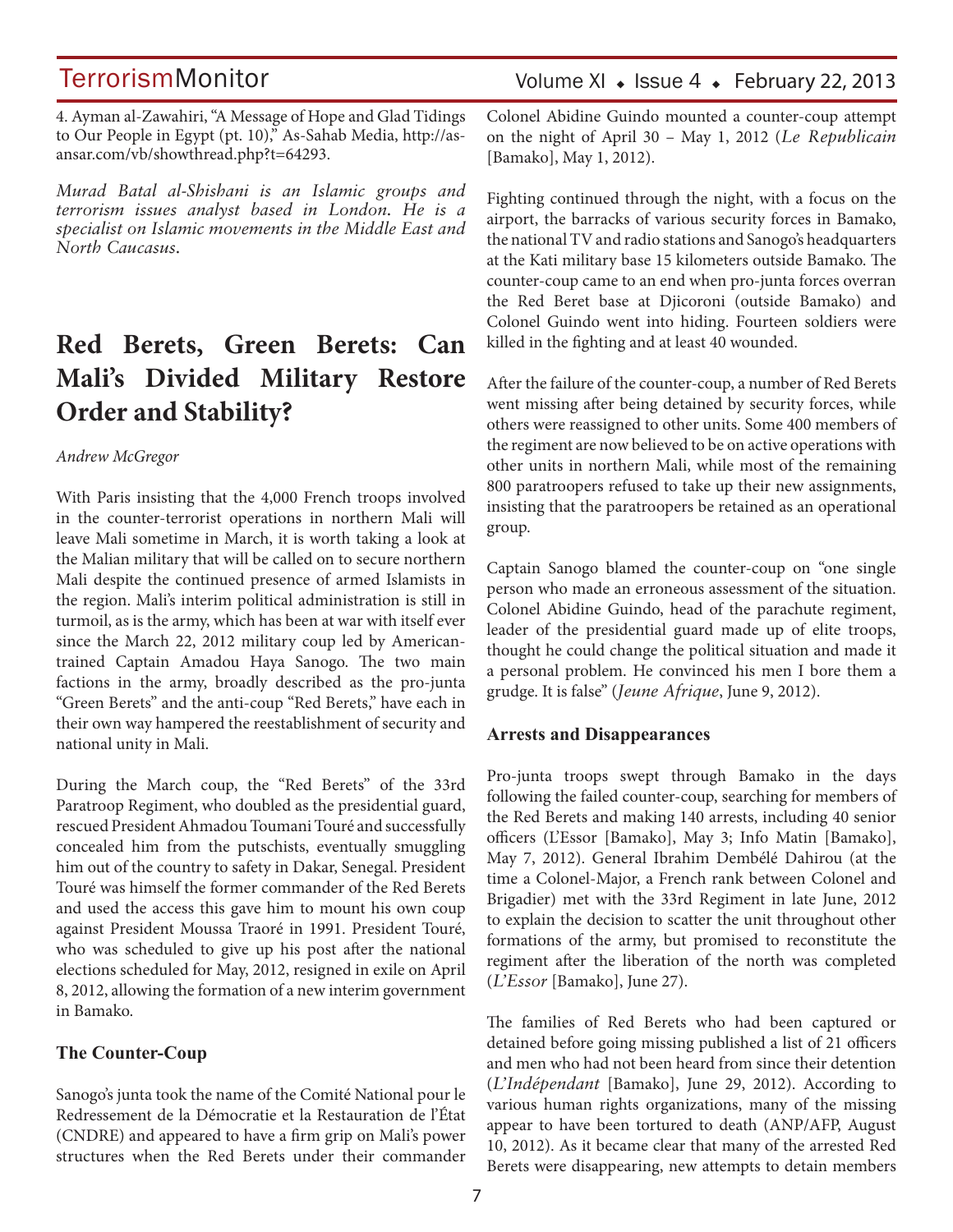## TerrorismMonitor Volume XI • Issue 4 • February 22, 2013

of the regiment began to meet opposition from the women at the Djicoroni camp, who defied teargas and bullets to prevent the entry of security forces seeking to arrest Red Berets (*Le Républicain* [Bamako], August 4, 2012).

Nearly a score of paratroopers were reported to have deserted in July, 2012 as officers of the regiment continued to be abducted from their homes (*Les Echos* [Bamako], July 10, 2012; *L'Indépendant* [Bamako], July 31, 2012; August 1, 2012). There was a proposal at the time to disband the 33rd and replace it with a new regiment of 1,200 men drawn from the police, the National Guard and the National Gendarmerie (*L'Indépendant* [Bamako], July 12, 2012).

Colonel Guindo was found and arrested on July 11, 2012 (*L'Indépendant* [Bamako], July 12, 2012). On October 19, 2012, it was reported that Colonel Guindo had agreed to implicate leading Malian politicians and other figures in the attempted counter-coup, which had come to be known as "the Red Beret affair." Guindo was also reported to have sought the personal protection of Captain Sanogo (*Le Combat* [Bamako], October 19, 2012).

#### **The Attack on the Red Beret Base**

Tensions within the Malian military peaked when General Dembélé (now army chief-of-general-staff) took to national television to order the recalcitrant paratroopers to the front: "As we have this problem in the north on our hands, you will go and fight with your brothers-in-arms" (AFP, February 8). The fact that these orders were issued via television would seem to indicate the degree to which the command structure in Mali has broken down. Only days before Dembélé issued his new order there had been a glimmer of hope in the paratroopers' camp that a resolution to their case was near. On January 30, 28 paratroopers and policemen charged with joining in the attempted counter-coup were released from detention. Among those released was former chiefof-staff General Hamidou Sissoko and Squadron Leader Mahamadou Lamine Konaré, the son of deposed president Amadou Toumani Touré (Radio France Internationale, February 2). The release was followed by a rally at the Djicoroni camp calling for the Red Berets to be sent to the front as a unit.

The refusal of the Red Berets to disband and take up new duties in northern Mali was seen as a personal challenge to the authority of General Dembélé, who was determined to take action against them. In the early hours of February 8, a security team composed of armed members of the army, air force, police and the National Gendarmerie equipped with a BRDM combat reconnaissance vehicle rolled up to the camp of the 33rd Regiment of Paratroopers at Djicoroni, about halfway between Bamako and the headquarters of the Green Beret putschists at Kati. The security forces attempted to enter the camp, claiming they needed "to secure it," but were instead faced by a group of angry women and children, the wives and offspring of the Red Beret detainees. Shouting that the security team would need to enter the camp "over our dead bodies," the women and children initially turned the armed men back with sticks and stones (*Le Combat*  [Bamako], February 14). At this point, the clash turned deadly as the security forces opened fire on the women and children with teargas and live ammunition. Two teenagers were killed and 13 wounded. An exchange of gunfire around the camp continued throughout the morning.

Shortly after the firing stopped, President Dioncounda Traoré called on both factions "to permanently stop these repeated clashes in the Malian army…" (AFP, February 8). The incident was widely regarded as a national embarrassment, with the Malian military apparently pursuing a private feud well behind the lines as soldiers from France, Chad, Niger and elsewhere were fighting to retake northern Mali on behalf of the Bamako government.

The first group of what will ultimately be a force of 500 European Union military trainers arrived on the same day as the confrontation between two factions of the Malian military, providing the trainers with a good indication of the challenges they will face. The leader of the EU mission, French General François Lecointre, noted that the Malian army was "in a state of advanced disrepair… the soldiers are badly trained, badly paid and under-equipped," and lack arms, transportation and communications equipment (AFP, February 8). The EU training program is scheduled to begin in April and is designed to train four new battalions of 640 men each, with personnel drawn from new recruits and existing units of the Malian military (Reuters, February 20). General Lecointre made it clear that the EU mission was working through contacts with General Dembélé and Mali's Minister of Defense and Veterans' Affairs, Brigadier General Yamoussa Camara and had no intention of collaborating in any way with Captain Sanogo.

A wave of arrests, mainly of politicians, followed the confrontation at Djicoroni (JournalduMali.com, February 12). On February 11, General Camara assailed the men still at Djicoroni as "deserters" who should be treated as such while their comrades move up to the front in northern Mali: "This decision has no political connotation. The army has a moral contract vis-à-vis society. All those who stand in the way of this contract will be excluded ... There are more than 400 men of the 33rd regiment at the front, and some are even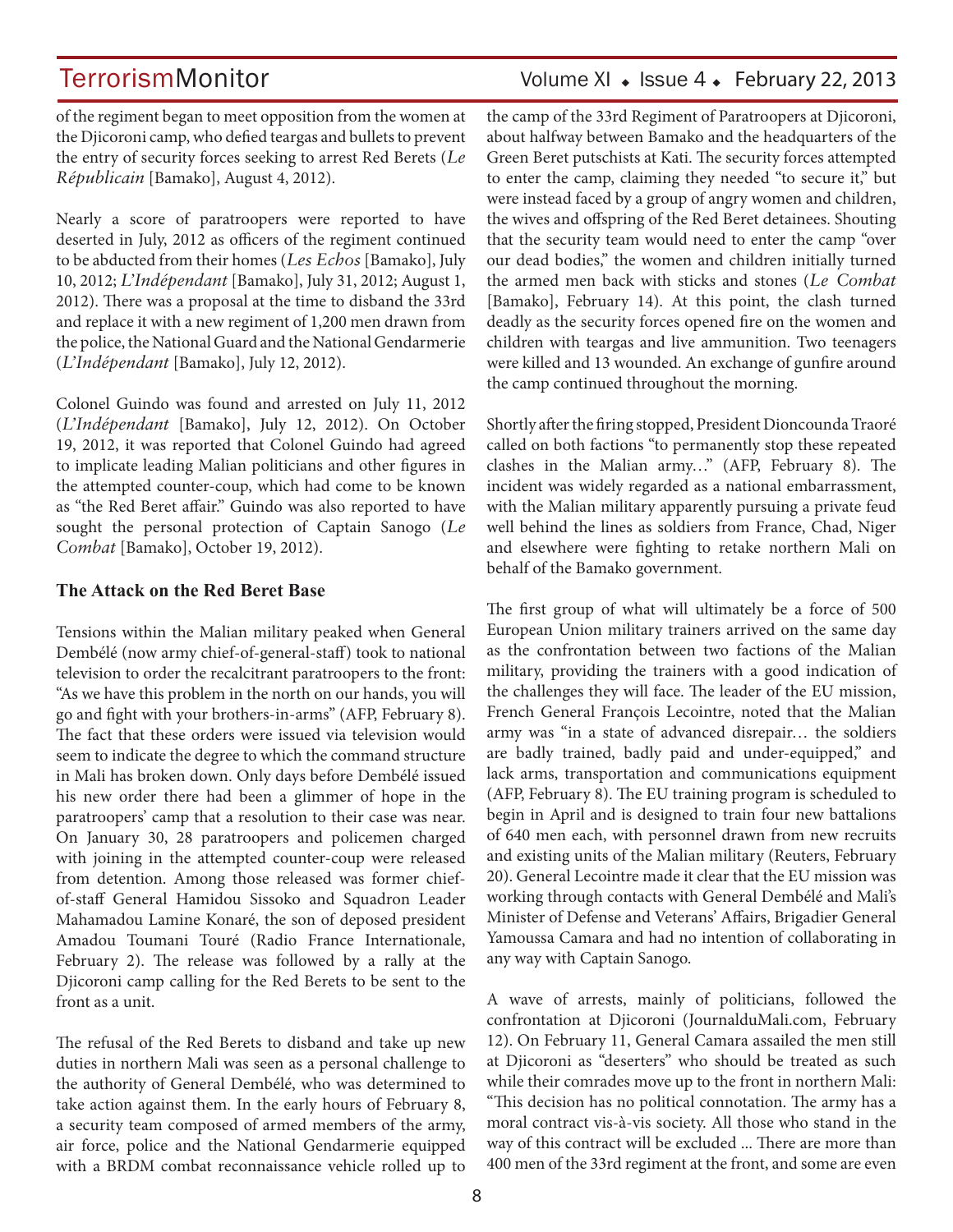heads of operations" (*L'Annonceur* [Bamako], February 14; *L'Express* [Bamako], February 13).

Resolution of the dispute within the Malian military has fallen to Prime Minister Diango Cissoko, who at times appears to be working at odds with his Defense Minister, General Camara, who appears to be seeking the military solution also favored by Captain Sanogo. Cissoko received a delegation of Red Berets led by Colonel Seydou Moussa Diallo on February 12 in hope of reconciling the army's factions. Cissoko assured the delegation that the regiment had not been dissolved, but notable in his absence from the meeting was the Minister of Defense (*Le Pretoire* [Bamako], February 14).

#### **Sanogo's "Honorable Exit"**

There is also a question of security for Sanogo and his coup partners, who fear retribution from the friends and families of those who have been killed or disappeared while in the hands of the Green Berets. Getting Sanogo and his comrades out of the Kati military base will depend on a combination of security guarantees, amnesties and personal incentives. Sanogo claims he has no political ambitions while doing everything possible to keep his hands on the reins of power.

As an incentive to step down in favor of a new interim prime minister, Sanogo was granted the status of former head-ofstate in April, 2012 with all its perks and benefits, though this status was later withdrawn after a public outcry. The captain was instead confirmed as the head of the newly-created "Committee of Army Reform" on February 15. Though Sanogo gave way to the new government of Cheik Modibbo Diarra, the junta held on to the vital ministries of the interior, defense and territorial administration. After Diarra showed too much independence, Sanogo showed where the real power still lay in Mali by ordering the arrest of the prime minister on December 11, 2012, forcing his resignation a short time later. In May, 2012, Sanogo supporters fought their way past a Red Beret guard detail to assault interim president Dioncounda Traoré, who was stripped naked, beaten and left for dead before he was rescued and sent to France for emergency medical treatment.

Sanogo, who once boisterously claimed he would "fight with his last breath" to retake northern Mali, has instead been sidelined by the conflict as foreign troops mount the campaign without him. Informed that he can join Malian forces operating behind French and Chadian troops as a captain, Sanogo has instead chosen to remain in his newlyconstructed and well-guarded house at Kati with other members of the junta who have failed to report for duty in northern Mali (Mali Actualites, February 8). The steady procession of politicians, businessmen and administrators seeking his favor has dried up, however, as the captain finds himself outside of the decision-making process since the arrival of the French. The former putschists are reported to be seeking diplomatic positions abroad or well-financed retirements in Bamako in their discussions with ECOWAS negotiators (Radio France Internationale, February 6).

#### **Conclusion**

The Malian army's humiliation was made complete when French and Chadian forces took the Tuareg stronghold of Kidal on February 9. Malian troops were deliberately excluded from the re-occupation force at the insistence of Tuareg separatist rebels and Tuareg Islamists who recently left Ansar al-Din. Units from these rebel groups, considered to be the enemy by Bamako and the Malian army, are now working alongside French forces while Malian troops are urged to keep out of Kidal. Colonel al-Hajj ag Gamou and his pro-Bamako Tuareg militia are the only Malian troops operating in Kidal, having come into northern Mali from Niger alongside Chadian and Nigérien troops. According to Ag Gamou: "The French have to continue their mission until the threat is neutralised... and Mali's army is able to control the whole country" (Radio France Internationale, February 15). When asked about the absence of Malian troops in Kidal, the Minister of Defense, General Camara, explained that "the Malian army cannot keep pace with the maneuvers of the French army… because we have an army reconstruction" (*Le Républicain* [Bamako], February 18).

The paratroopers of the 33rd Regiment insist they are ready to fight for Mali, but will do so only as a unit, declaring on January 31: "We are at the disposal of the nation which will make of us what she wants" (*L'Indicateur du Renouveau* [Bamako], February 14). Prime Minister Cissoko took to national TV on February 15 to announce that the 33rd would be "restructured" rather than disbanded. One company would act as instructors in Bamako while the other two companies would be sent to Gao and Timbuktu, where they would receive training before being deployed in active operations in northern Mali. These measures are scheduled to take place by March 1 "at the latest" (AFP, February 16).

Before Paris apparently mistook a probing effort by Islamist rebels as a full-fledged attack on the Malian capital and launched a massive military intervention in January, there was a general consensus in the international community that the inevitable military drive through northern Mali had to be preceded by a restructuring and retraining of the Malian military that included the removal of soldiers from the levers of power in Bamako. The hasty intervention has

### Volume XI  $\bullet$  Issue 4  $\bullet$  February 22, 2013